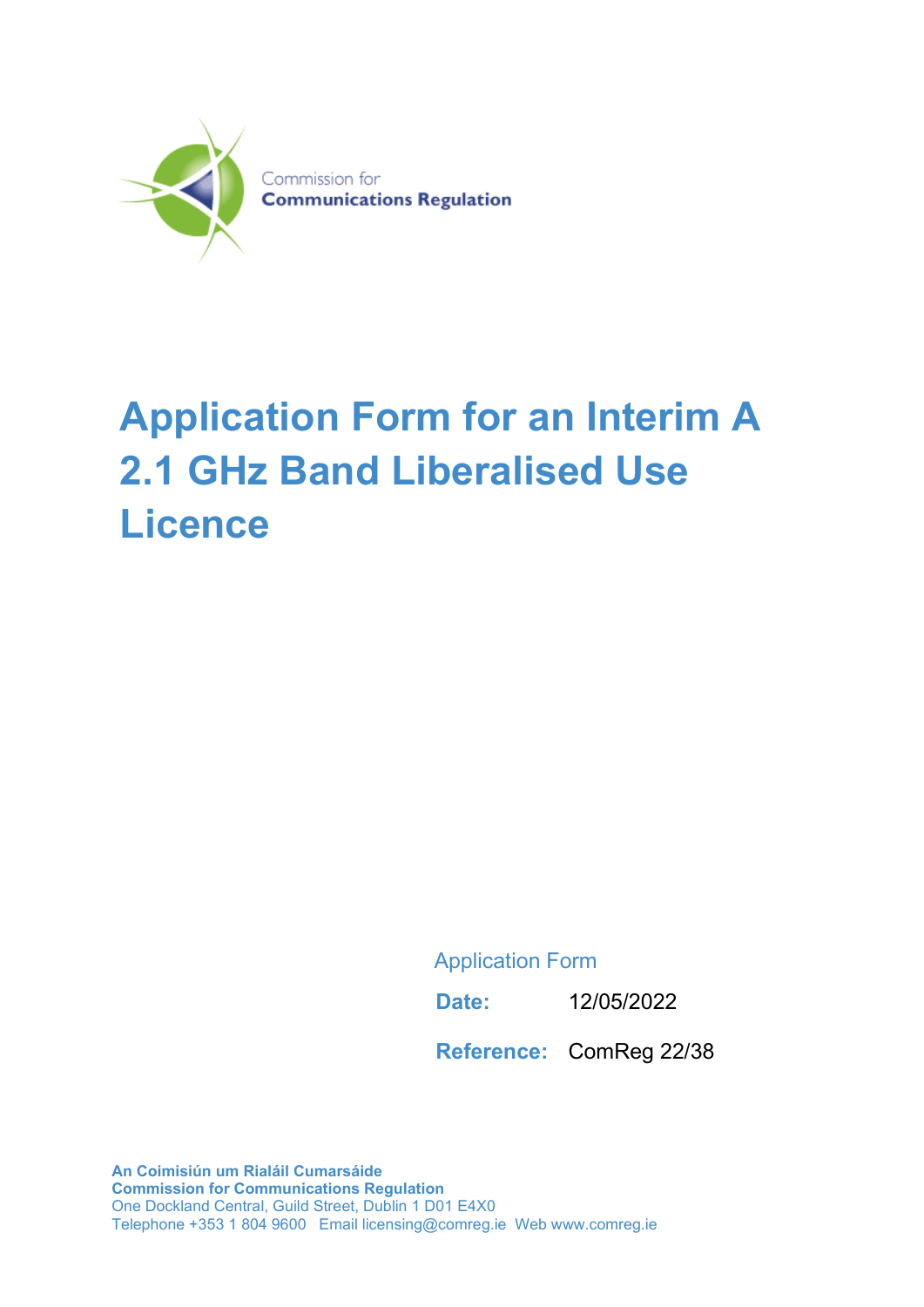## **Contents**

## **Section**

| 1 Notes for Applicant |   |
|-----------------------|---|
| 2 Application Form    | 5 |
|                       |   |
|                       |   |
|                       |   |
|                       |   |
|                       |   |
|                       |   |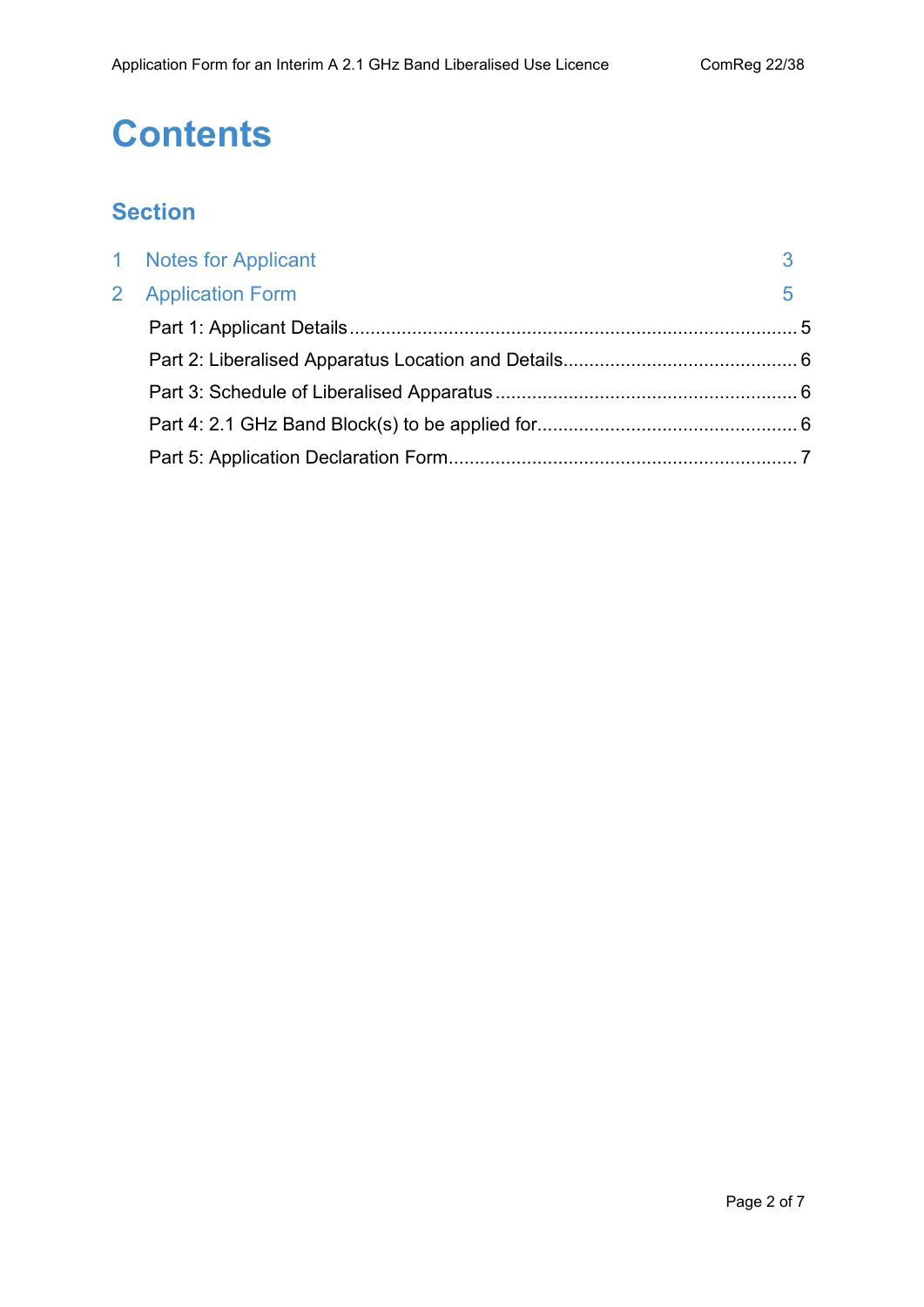## <span id="page-2-0"></span>**1 Notes for Applicant**

- 1. This document ("Application Form") sets out the information required from Three Ireland (Hutchison) Limited<sup>[1](#page-2-1)</sup> ("Three") (the "Applicant") should it wish to apply for an Interim A 2.1 GHz Band Liberalised Use Licence ("Application"). [2](#page-2-2)
- 2. The Application and granting by the Commission for Communications Regulation ("ComReg") of an Interim A 2.1 GHz Band Liberalised Use Licence are governed by the Wireless Telegraphy (Third Generation and GSM Licence (Amendment) and Interim Licensing) Regulations 2021 (S.I. No. 265 of 2021) ("2021 Regulations"). In particular, the 2021 Regulations detail the form and duration of an Interim A 2.1 GHz Band Liberalised Use Licence and the restrictions and conditions subject to which it would be granted by ComReg. The 2021 Regulations also amend the Wireless Telegraphy (Third Generation and GSM Licence) Regulations, 2002 and 2003 (S.I. No 345 of 2002 and S.I. No 340 of 2003) ("2002 and 2003 Regulations") (together "the Regulations") $3$ .
- 3. As Three holds an Existing A Licence<sup>[4](#page-2-4)</sup> (L3G1001) and an associated 2.1 GHz Band Liberalised Use Licence<sup>[5](#page-2-5)</sup> (21L1002), both of which expire on 24 July 2022 (together "Existing 2.1 GHz Band A Licences"), ComReg may grant an Interim A 2.1 GHz Band Liberalised Use Licence to Three for the period 25 July 2022 to 15 October 2022, as provided for by Regulation 5 of the 2021 Regulations.
- 4. An Interim A 2.1 GHz Band Liberalised Use Licence allows the Licensee to keep and have possession of, install, maintain, work and use Liberalised Apparatus for wireless telegraphy for terrestrial systems capable of providing Electronic Communications Services in the 2.1 GHz Band in the part(s) of that band to which the Licence relates for the duration of the Licence.
- 5. An Interim A 2.1 GHz Band Liberalised Use Licence is a "non-exclusive" Licence and all Liberalised Apparatus licensed under a Licence are required to comply with, among other things, the conditions of the Licence and relevant European Commission decisions for the 2.1 GHz Band, i.e. Decision 2012/[6](#page-2-6)88/EU (as amended) $6$ .
- 6. A completed Application Form to ComReg should be submitted by **10 June 2022**.

<span id="page-2-1"></span> $^1$  A company with a registered office at 28/29 Sir John Rogerson's Quay, Dublin 2.<br><sup>2</sup> Three is the only party eligible to apply for an Interim A 2.1 GHz Band Liberalised Use Licence. Chapter

<span id="page-2-2"></span><sup>4</sup> of ComReg Document [20/122](https://www.comreg.ie/publication/multi-band-spectrum-award-response-to-consultation-and-decision-the-700-mhz-duplex-2-1-ghz-2-3-ghz-and-2-6-ghz-bands) provides background on the present licensing framework for the 2.1

<span id="page-2-3"></span>GHz Band.<br><sup>3</sup> Capitalised terms used in this document and not otherwise defined are intended to bear the meaning ascribed to them in the Regulations or, where not defined in the Regulations, ComReg Document 21/40. <sup>4</sup> I.e. Three's Third Generation and GSM Mobile Telephony Licence, issued under the 2002 and 2003 Regulations, which is due to expire on 24 July 2022 - Licence Reference Number: L3G1001.

<span id="page-2-5"></span><span id="page-2-4"></span><sup>5</sup> I.e. Three's 2.1 GHz Band Liberalised Use Licence, issued under the Regulations, which is due to expire on 24 July 2022 - Licence Reference Number: 21L1002.

<span id="page-2-6"></span><sup>&</sup>lt;sup>6</sup> Commission Implementing Decision of 5 November 2012 on the harmonisation of the frequency bands 1 920-1 980 MHz and 2 110-2 170 MHz for terrestrial systems capable of providing electronic communications services in the Union, [\(2012/688/EU\)](https://eur-lex.europa.eu/legal-content/EN/TXT/PDF/?uri=CELEX:32012D0688&from=EN) as amended by [\(EU\) 2020/667.](https://eur-lex.europa.eu/legal-content/EN/TXT/PDF/?uri=CELEX:32020D0667&from=EN)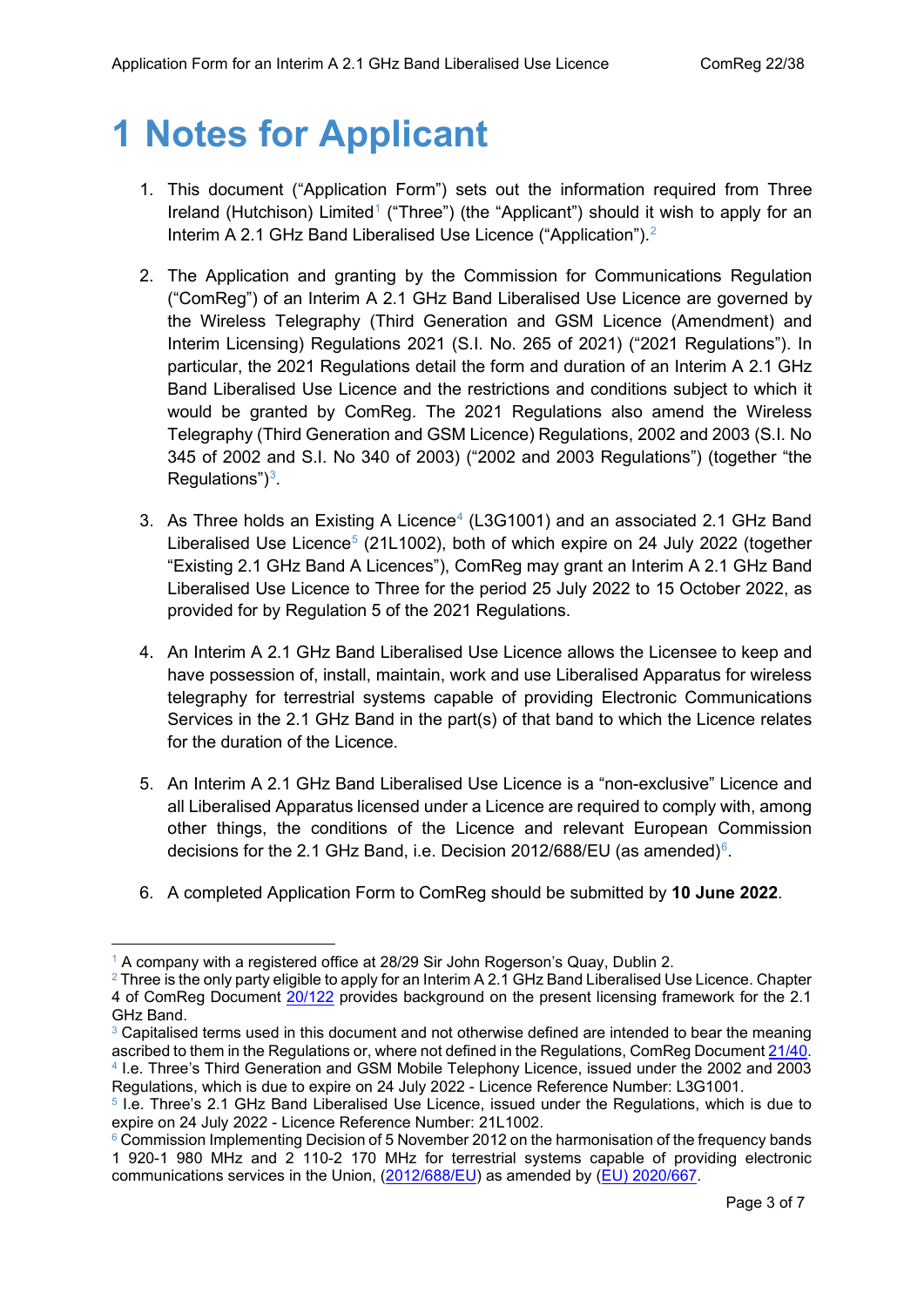#### *Spectrum Blocks and Licence Fees*

- 7. Under its Existing 2.1 GHz Band A Licences, Three currently holds spectrum rights of use to three paired 2 x 5 MHz blocks of spectrum in the 2.1 GHz Band for FDD Mode as set out in Part 4 below.
- 8. Three may apply to use only those 2 x 5 MHz blocks of spectrum for which, at the time of application, it holds rights of use under its Existing 2.1 GHz Band A Licences.
- 9. The fee for an Interim A 2.1 GHz Band Liberalised Use Licence is €725,415 per 2 x 5 MHz block.
- 10. Following receipt of a valid Application, ComReg will invoice Three in respect of the relevant licence fees which must be paid before the licence may issue.

#### *Validity and Submission of Applications*

- 11. In order for an Application to be valid, Three must properly and satisfactorily complete and submit all sections of the Application Form. In that regard, Three **MUST**:
	- Provide full Applicant Details as set out in Part 1;
	- Provide a list of the locations at which Three seeks and is sufficiently ready to be authorised to keep and have possession of the Liberalised Apparatus (in Microsoft Excel format and using the headings set out in Part 2 below);
	- Provide details of the Liberalised Apparatus which Three seeks to be authorised to keep and have possession of (in Microsoft Excel format and using the headings set out in Part 3);
	- Indicate the spectrum blocks Three is applying for to include in the Licence (Part 4); and
	- Sign the Application Declaration Form (Part 5).
- 12. ComReg reserves the right to seek clarifications and/or further information from Three and to specify the timeframe within which such clarifications and/or further information must be provided.
- 13. A completed Application Form and accompanying documents (including Excel files as required under Parts 2 and 3 below) must be submitted by email to [licensing@comreg.ie.](mailto:licensing@comreg.ie)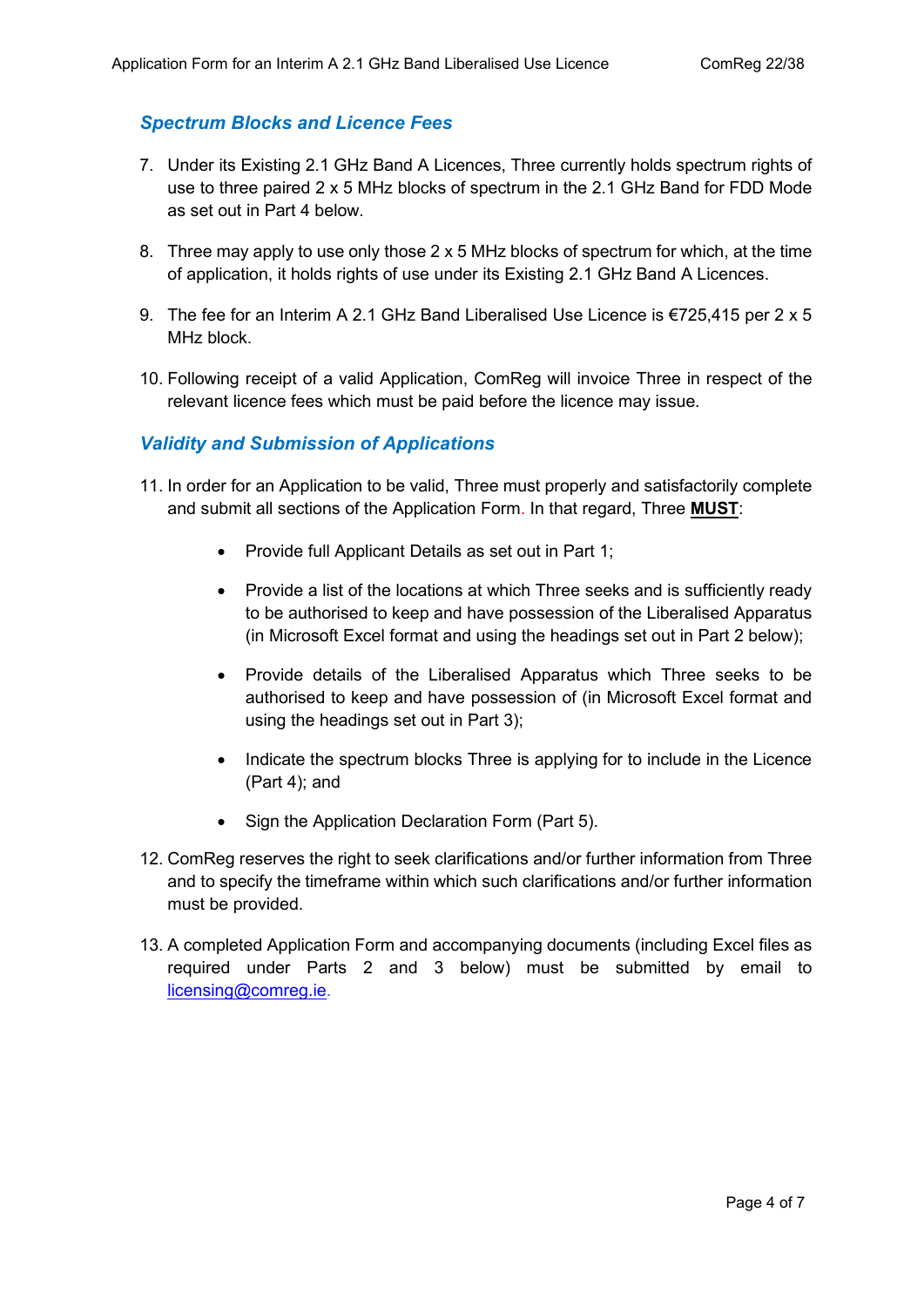## <span id="page-4-0"></span>**2 Application Form**

### <span id="page-4-1"></span>**Part 1: Applicant Details**

| Full name of the company in<br>whose name the Licence is sought                 | Three Ireland (Hutchison) Limited        |
|---------------------------------------------------------------------------------|------------------------------------------|
| <b>Trading name</b><br>(If different from above)                                | <b>Three</b>                             |
| <b>Company Registration Number</b><br>(If limited company)                      |                                          |
| <b>Applicant's ComReg eLicensing</b><br><b>Account number</b>                   |                                          |
| <b>Business address</b>                                                         |                                          |
|                                                                                 | 28/29 Sir John Rogerson's Quay, Dublin 2 |
| <b>Contact name</b>                                                             |                                          |
| <b>Contact phone number</b>                                                     |                                          |
| <b>Contact e-mail for general matters</b><br>relating to the Licence            |                                          |
| Contact e-mail to which the<br>Licence can be sent (if different<br>from above) |                                          |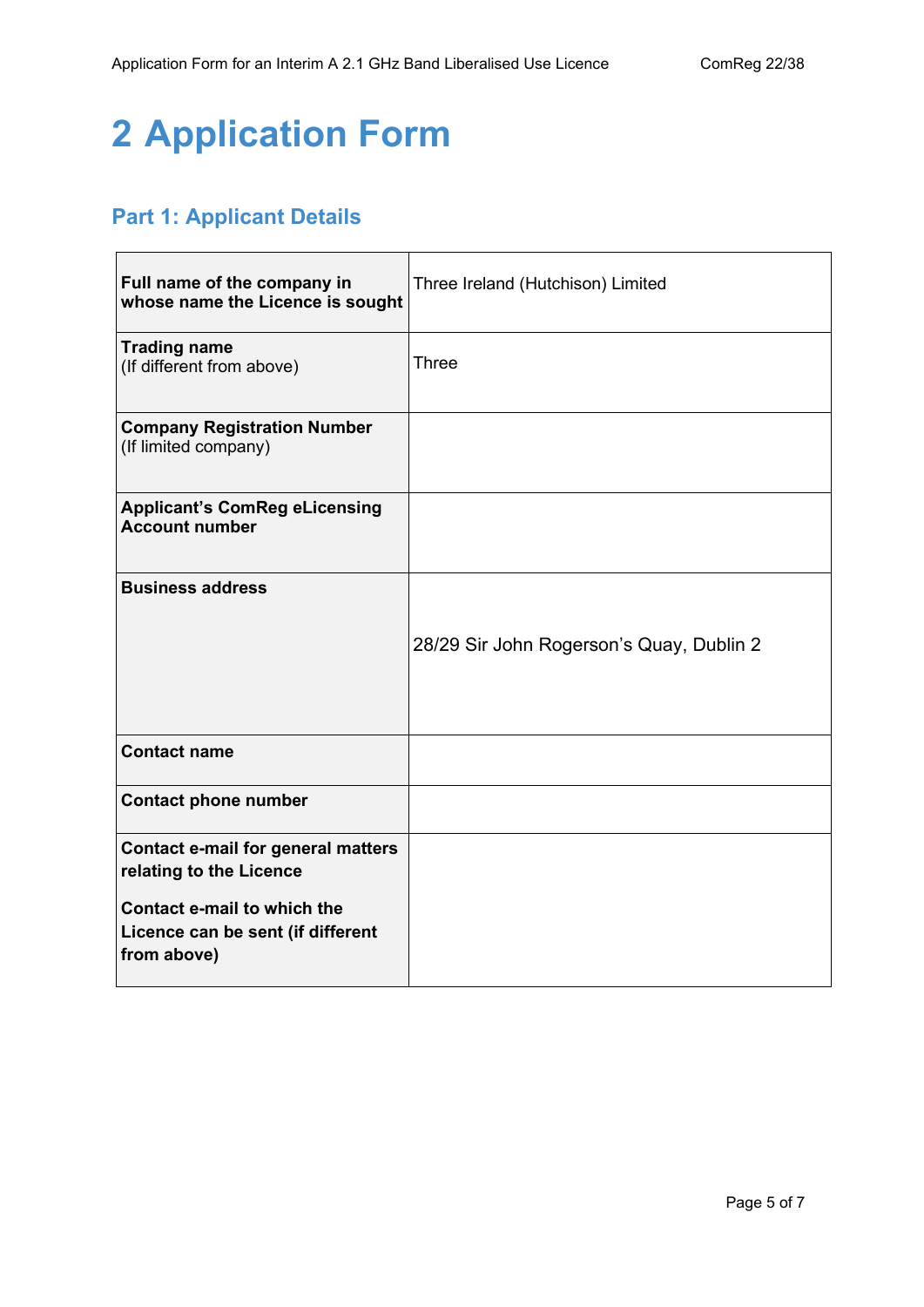### <span id="page-5-0"></span>**Part 2: Liberalised Apparatus Location and Details**

Please provide details of the locations of the Liberalised Apparatus which the Applicant seeks to be authorised to keep and have possession of, in Microsoft Excel format, under the following headings:

| <b>Band</b> | <b>Site</b>     |  | Eastings   Northings   Equipment | Maximum                         | <b>Maximum</b> |
|-------------|-----------------|--|----------------------------------|---------------------------------|----------------|
|             | <b>Identity</b> |  | <b>Index</b>                     | <b>EIRP</b>                     | TRP            |
|             |                 |  |                                  | Reference (dBm/5MHz) (dBm/5MHz) |                |
| 2.1 GHz     |                 |  |                                  |                                 |                |

#### <span id="page-5-1"></span>**Part 3: Schedule of Liberalised Apparatus**

Please provide details of the Liberalised Apparatus which the Applicant seeks to be authorised to keep and have possession of, in Microsoft Excel format, under the following headings:

| <b>Band</b> | <b>Equipment</b><br><b>Index</b><br><b>Reference</b> | <b>Terrestrial</b><br><b>System</b> | <b>Equipment</b><br><b>Description</b> | <b>Manufacturer</b> | <b>Model</b> |
|-------------|------------------------------------------------------|-------------------------------------|----------------------------------------|---------------------|--------------|
| 2.1 GHz     |                                                      |                                     |                                        |                     |              |

### <span id="page-5-2"></span>**Part 4: 2.1 GHz Band Block(s) to be applied for**

The relevant blocks of spectrum that Three can apply for in an Interim A 2.1 GHz Band Liberalised Use Licence are set out in the table below.

Three should indicate which spectrum blocks, if any, it is applying to use.

*Paired spectrum blocks, for FDD Mode operation, being applied for in Interim A 2.1 GHz Band Liberalised Use Licence:* 

| <b>Paired Spectrum Block</b><br><b>Mobile Transmit / Base Station Transmit</b> | <b>Applied for?</b><br><b>Indicate Yes or</b><br>No as appropriate |
|--------------------------------------------------------------------------------|--------------------------------------------------------------------|
| 1920-1925 MHz / 2110-2115 MHz                                                  |                                                                    |
| 1930-1935 MHz / 2120-2125 MHz                                                  |                                                                    |
| 1970-1975 MHz / 2160-2165 MHz                                                  |                                                                    |